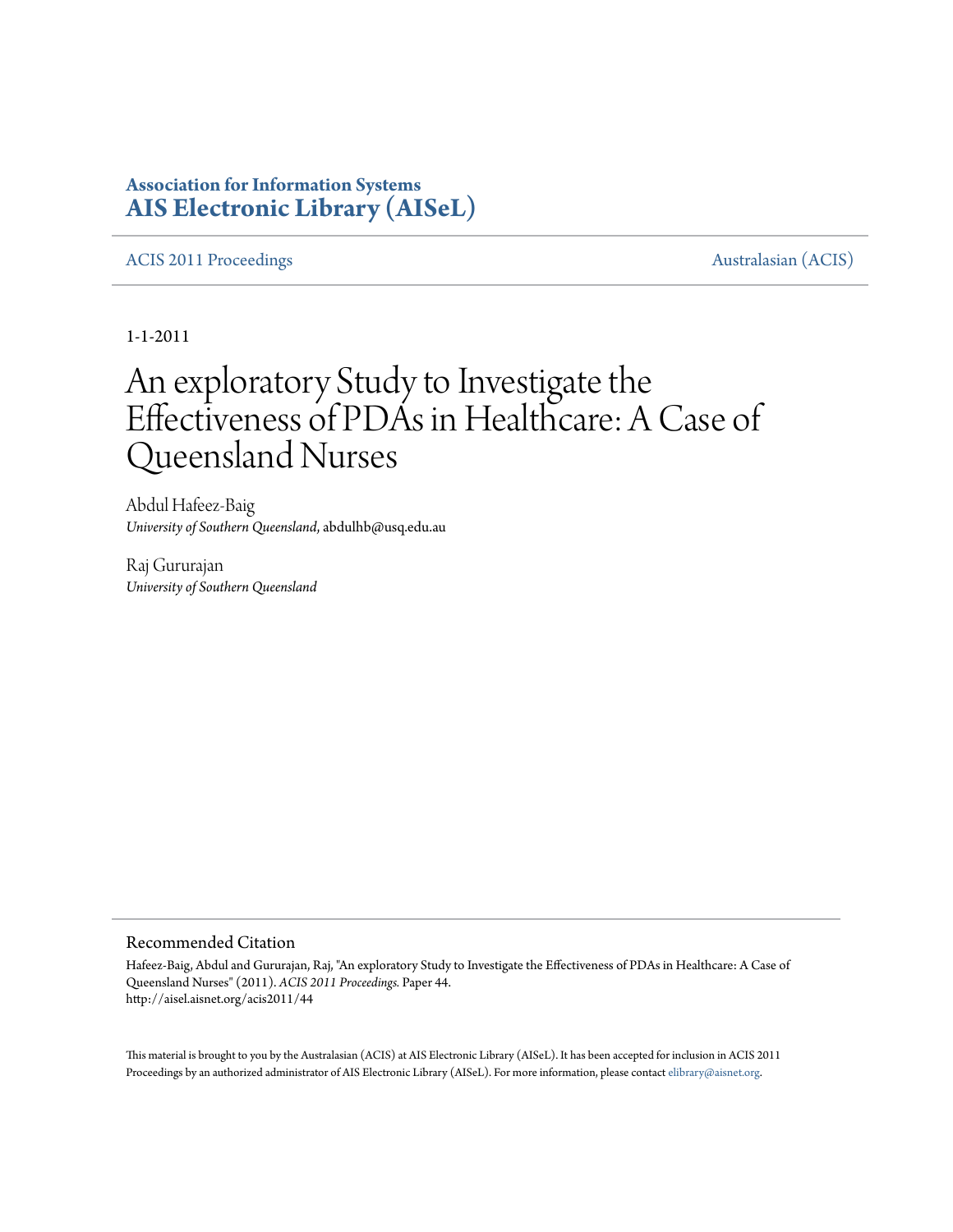# **AN EXPLORATORY STUDY TO INVESTIGATE THE EFFECTIVENESS OF PDAS IN HEALTHCARE: A CASE OF QUEENSLAND NURSES**

Abdul Hafeez-Baig and Raj Gururajan Faculty of Business and Law University of Southern Queensland Toowoomba, Queensland 4350, Australia Email: abdulhb@usq.edu.au

#### **Research in Progress**

#### **Abstract**

*This paper examines the role of wireless handheld devices such as PDAs and smartphones in the Australian healthcare system. The context of this paper is restricted to nursing staff in three regional hospitals. This study uses a mixed-mode methodology to understand the actual usage of PDAs by nursing staff in medical wards. The study identifies a list of issues and potential benefits associated with the actual use of PDAs for patient care in public hospitals. 30 nursing staff participated in this study and examined issues pertaining to the size, shape, weight, connectivity, and ease of use of the devices, as well as the perceived benefits, ICT infrastructure and the role wireless applications could play in nurses' intention to use the PDAs. This study also highlights that there is evidence suggesting that the use of the PDAs by nurses can improve the decision making process and the quality of decisions taken by nurses.* 

#### **Keywords:**

PDA, wireless handheld devices, healthcare, adoption, and actual use, decision making

#### **INTRODUCTION**

Over the last three decades, investment in information and communication technology (ICT) has had dynamic effects on various industries, including healthcare. This has resulted in increased productivity, higher quality of services and development of new processes. However, the healthcare industry has not enjoyed all these benefits as it has always operated with limited resources. Recently, the stakeholders of healthcare have become aware of the potential of information communication technology (ICT) and realised an opportunity to address some of the problems the healthcare sector is facing. It has been suggested that ICT has the potential to address issues such as reducing costs, errors and shortages of human resources; and improving funding, quality of care and satisfaction levels among customers and employees (Gururajan et al., 2008, Hafeez-Baig and Gururajan, 2010, Luanrattana et al., 2010, Wua et al., 2011).

Previous studies have clearly demonstrated that technological solutions alone will not solve the problems encountered in healthcare. For example, access to basic services is more critical than just reducing costs by automating or deploying some technology (Anogeianaki et al., 2004). Here, "access" can be defined as access to basic medical information at an affordable cost. Bensink, Armfield, Russel, Irving, and Wotton (2004) also concluded that deploying the latest technology alone will not solve the problems of the healthcare industry; it is also important to understand the adoption phenomena of a technology.

An example of ICT in healthcare would involve a hospital patient issued with electronically readable code, and hospital staff using wireless devices that can enter critical information directly into the hospital's data network. Through wireless devices, the patient's body could be connected to various hospital devices or equipment to record medical data such as blood pressure and heart function. These could be directly monitored, recorded and analysed by doctors located within the hospital or externally. Through wireless networks, doctors could order tests, prescribe medicines, and request other services generated directly from the bedside of the patient.

#### **LITERATURE REVIEW**

The healthcare industry has predicted that the development of ICT technologies, especially PDAs and smart phones, will have significant potential on its professionals to realise significant advantages. This is aptly reflected in the recent infrastructure investment and other technological developments in the healthcare environment (Hamalainen et al., 2007). The last three decades of investment in information and communication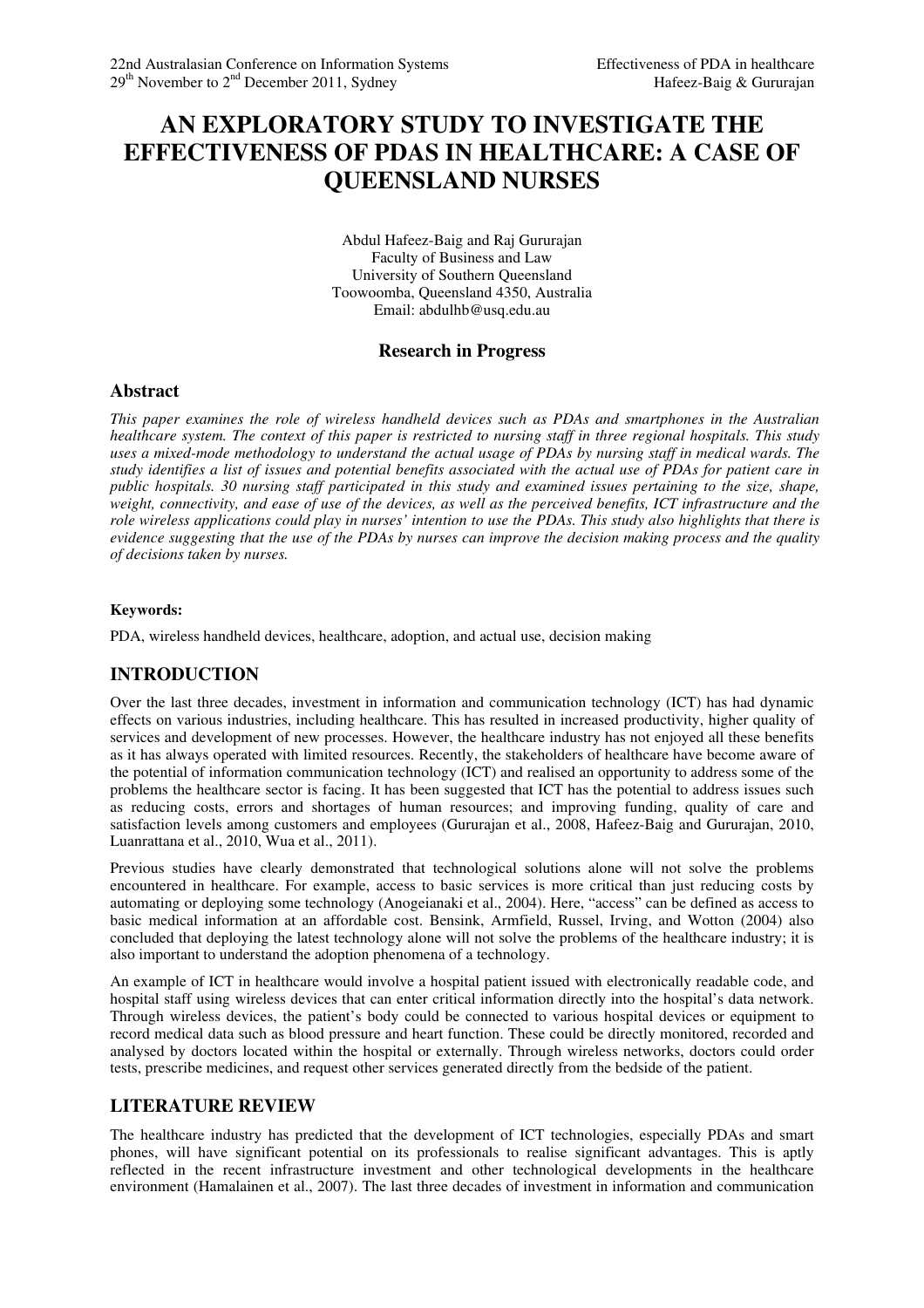technology have had dynamic effects on various industries including healthcare. Such an investment has resulted in increased productivity, high quality of services and development of new processes. However, the healthcare industry did not enjoy all these benefits as the industry has always been concerned with the risk associated with new technological developments. Recently, the stakeholders of healthcare have realised the potential of information communication technology (ICT) and have seen a window of opportunity to address certain issues the healthcare sector is currently facing. It is suggested that ICT, through PDAs, has the potential to address issues such as quality of care, reduction in cost, shortages of human resources, reduction in errors, reduction in funding, and high satisfaction levels among customers and employees (Hamalainen et al., 2007).

For example, a patient registering in a hospital may be issued with an electronically readable code and staff with wireless devices can enter critical information directly into the hospital network. Through wireless devices, a patient's body can be connected to various hospital devices or equipment to record medical data, such as blood pressure. Furthermore, other procedures such as the heart function can be directly monitored, recorded, and analysed by doctors internally and externally. Through wireless networks, healthcare professionals can order clinical tests, prescribe medicines, and request other services directly from the patient's bed (Gururajan, 2007, Kohn et al., 1999).

Among various other technologies, the use of wireless technologies is emerging rapidly in the Australian healthcare sector. Now the race is on to automate or redesign the clinical processes and increase the efficiency, productivity, quality of care, and to meet future challenges of the Australian healthcare sector. As it can be implemented quickly and relatively cheaply, wireless networking infrastructure can play an integral role within Australian healthcare. However, wireless technology in general can be used to automate processes, reduce paperwork, reduce duplicate processes, produce timely and up to date information, and standardise information. Wireless technology can also be used to support new and innovative processes and services in the primary, secondary, public, and private healthcare sector (Hu et al., 2002, Boric-Lubecke and Lubecke, 2010).

Cramp and Carson (2001) have suggested that in the future, healthcare delivery will clearly be predicated on two factors: the provision of an infrastructure based on ICT, and the availability of healthcare and other professionals who are able to utilise such infrastructure in order that healthcare be delivered in the best possible way.

Wisnicki (2002) discussed the implications of wireless technology to the healthcare industry and argued that it would improve patient care, make it more personalised, and provide analytical information to the medical practitioner that would allow for better decision making. Wireless healthcare systems could increase productivity and reduce costs, thus providing benefits for physicians, patients, healthcare professionals and insurance providers. Wisnicki also identified factors like learning processes, device acceptability, control and the changing roles of doctors as potential difficulties in the adoption of this technology.

Yampel and Esenazi (2001) studied the implications of the Graphical User Interface (GUI) technology on healthcare, with respect to wireless devices. The developments in GUI tools not only reduced timelines for the adoption of new applications, but also reduced overall costs and had positive implications for insurers and government agencies. These authors identified that resistance to the adoption of existing GUI and existing limitations of the wireless devices for healthcare applications were the main barriers to the adoption of wireless devices in the healthcare industry.

Turisco (2000) identified that features such as screen size, memory, slow data transfer rates, lack of single connectivity and storage capabilities can have a limiting effect on the use of wireless devices. His view was that the use of wireless devices would improve workflow and efficiency in professional healthcare settings. Alexander (2003) argued that current paper-based processes are costly and time consuming. He suggested that a transformation from paper-based systems to electronic systems would allow evidence-based healthcare data to be integrated with clinical and research data collected at the point of care.

This domain appears to be radically different to the 'wired' domain for the following reasons:

- 1. The data stream in the mobile device environment is based on small devices such as the PDAs that have limited processing capabilities;
- 2. The data are in small sets rather than huge databases;
- 3. The main purpose is to facilitate data access from anywhere and thus the concept of connectivity assumes utmost significance;
- 4. Users know how to access the data and hence training issues assume lees significance in generic applications;
- 5. The access cost is affordable.

Although most of the literature advocates that healthcare organisations and professionals could benefit by the use of wireless technology, only limited studies are available which have actually tested these through use. The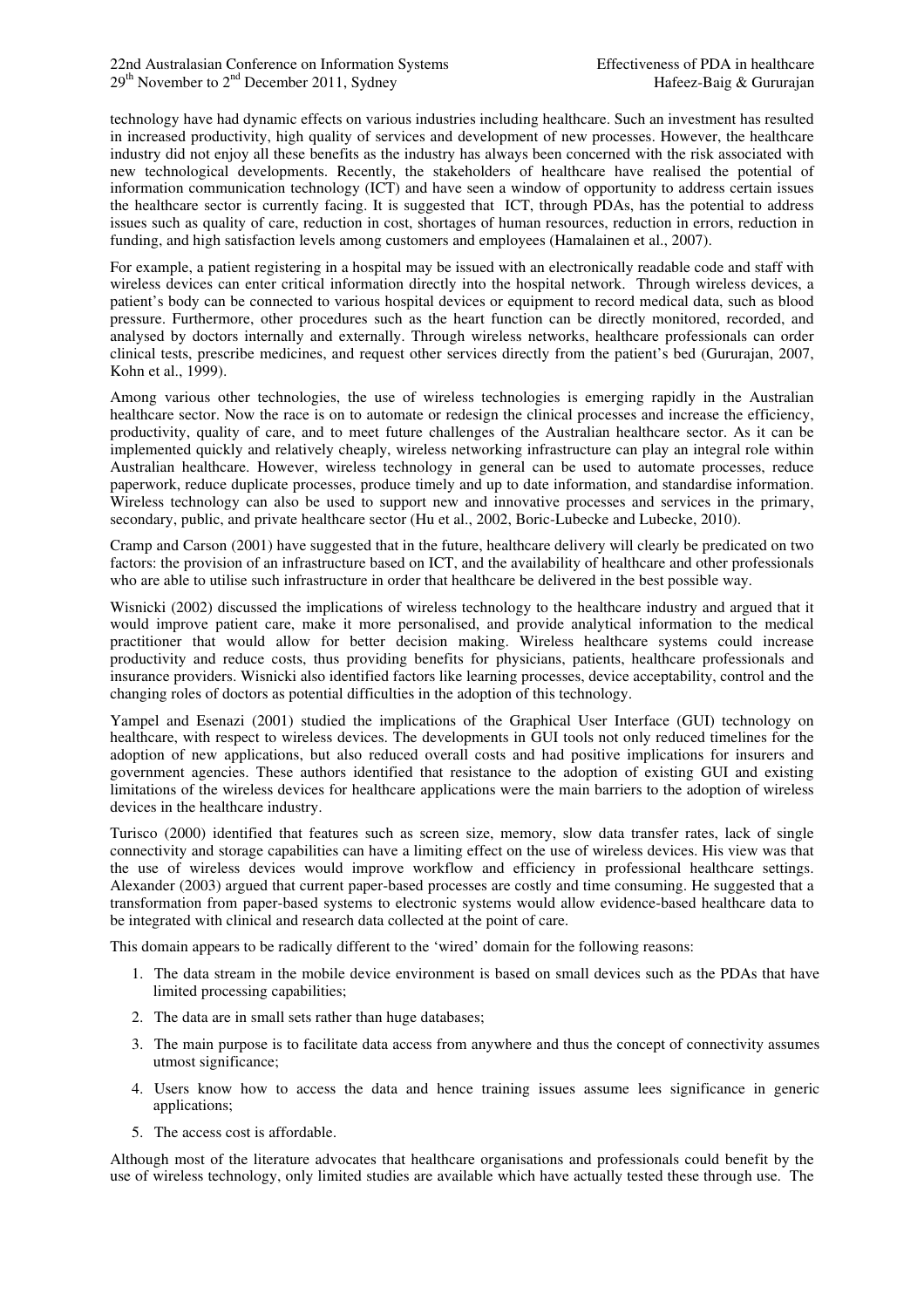basic objective of trialling the actual use of PDAs in the healthcare environment is to identify the views and opinions through use and to measure the effectiveness of PDA devices in the healthcare environment. This has prompted the following research question:

*How effective are PDAs for nurses to perform their day-to-day activities in a healthcare environment?* 

## **RESEARCH METHODOLOGY**

In order to extract opinions about technology in a specific domain such as healthcare, the choice of sample is crucial. This is because the opinions expressed by healthcare professionals should be unbiased and should pertain only to the technology and not the effects of the technology on their current workflow.

In this study, a mixed-mode methodology was adopted to address the above research question. A qualitative approach was adopted to understand the rich, complex, and idiosyncratic nature of human phenomena (Cavana et al., 2001). This method of research can include interviews, focus groups, and observations (Cavana et al., 2001). This research adopted the interview approach to collect initial data about the use of PDAs by nurses. Furthermore, the participants chosen were working in clinical wards. People in administrative roles were eliminated from this stage to avoid any unforeseen bias. While Information Systems research identifies a range of sampling techniques such as random and clustering, the sampling technique used for this study was 'purposive' sampling. As healthcare staff with special knowledge of technology was needed, this sampling technique was employed in this study. The samples were chosen through the local medical district on their advice as their opinions on wireless technology were extracted based on their knowledge. Therefore, the samples needed to exhibit certain attributes that are related to technology adoption.

A quantitative approach can be used to measure the phenomena under investigation and the use of statistics to analyse the raw data to measure the effectiveness of PDAs in the healthcare environment (Cavana et al., 2001). This method of research uses questionnaires and laboratory experiments, and also statistical data gathered by organisations such as the ABS (Cavana et al., 2001). In this research study, a survey instrument was developed from the initial interview stage. The participants who participated in the trial were requested to fill in the survey instrument. The main reason for this approach was that previously tested instruments were found to be inadequate in the healthcare settings. The data from the interviews was used to develop a specific range of questions to gather a more detailed view from the wider population, such as the usefulness of wireless handheld devices in healthcare, participants' knowledge of wireless handheld technology, their views about error reduction and cost reduction, and the clinical efficiency as well as performance factors. This survey instrument (containing a 5 point likert scale) was pilot tested to capture the information reflecting the perceptions and practice of those adopting the wireless technology in the healthcare system, particularly focused on what internal and external environmental factors shape the adoption of wireless and the extent of influence. This survey was then randomly distributed to healthcare professionals from the three different locations of the trial of the healthcare facilities. A cover letter explained the objectives and goals of the research. In order to improve the response rate a telephone reminder was sent two weeks after the initial date of survey distribution.

## **DISCUSSIONS AND DATA ANALYSIS**

In this research study, a mixed-mode research methodology was adopted due to the exploratory nature of the research and newness of the area of study. Both qualitative and quantitative techniques were used to collect views and opinions about the use of wireless handheld devices in an Australian healthcare setting, and both complimented each other and were triggers for the findings of this research study. In this research study we incorporated PDA's from more than one manufacturer, such as Nokia, HP, Samsung, Palm, i-mate, BlackBerry, HTC, and Motorola, to study the effects of physical characteristics of the PDA's in healthcare environment. Furthermore, all the hardware comes with different operating systems as well, such as Windows CE, Android, Palm OS, and Symbian. This strategy was adopted to find the suitability of various operating systems in the healthcare environment. Numbers of applications trial in this research were limited to few software applications to reduce the complexity as this was one of the finding from our earlier research. Researcher developed in-house specifically for this research projects a "Main Manu" application to facilitate the overall operation of the handheld devices in the healthcare environment. Other applications trial in this project includes local protocols, MIMS, medical calculator, medical dictionary, lab reference, and drug guide.

Qualitative data was collected through interview process during the trial period and revealed the following issues associated with the actual use of PDAs by nursing staff. 17 nurses and 2 Nursing Unit Managers (NUM) participated in the study. These 17 nurses used the PDAs continuously for a period of over 6 months. In addition to these, a post graduate student was also involved in the interviews. The trial involved a total of 60 nursing staff but many of them used the PDAs on a trial basis and staff that did not use the PDAs continuously were excluded from data collection. Small test sample tests were performed on quantitative data.

Table 1: Summary of logistic and technological issues identified by nurses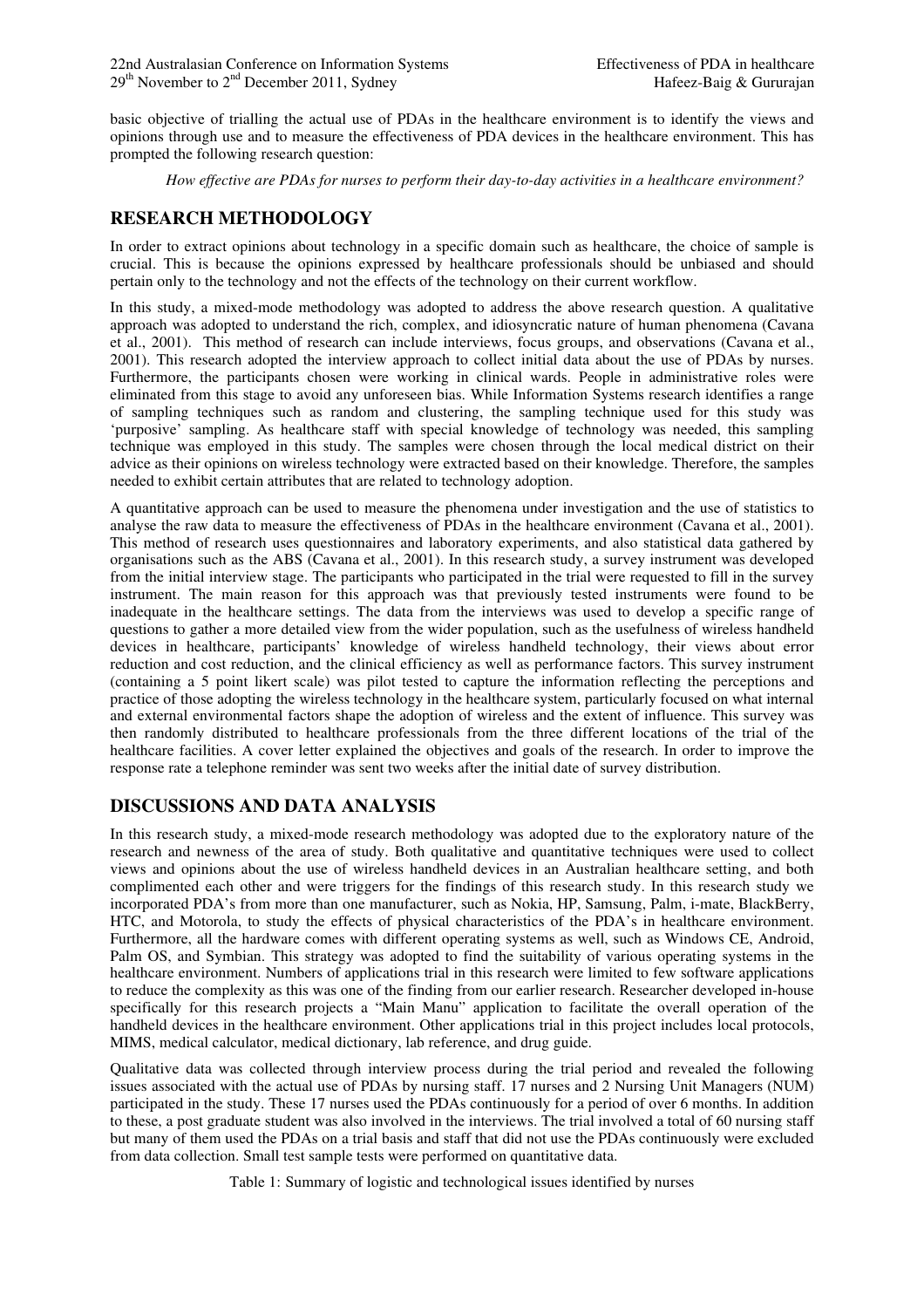| Logistic Issues                                                                                                                                                      | Technological issues                                                                                                                                                                                                                                                                                            |
|----------------------------------------------------------------------------------------------------------------------------------------------------------------------|-----------------------------------------------------------------------------------------------------------------------------------------------------------------------------------------------------------------------------------------------------------------------------------------------------------------|
| There was a defined culture and it was<br>$\bullet$<br>not easy to break the culture to<br>motivate older staff to use the PDAs                                      | Due to the thick walls and layout of<br>$\bullet$<br>the wards the wireless connectivity<br>was an issue at two locations                                                                                                                                                                                       |
| Issues such as the physical location of<br>the equipment's was a major concern<br>at one of the locations                                                            | The actual size and weight of some of<br>$\bullet$<br>the PDAs did not suite nursing staff<br>work routines and uniform                                                                                                                                                                                         |
| The security and safety of the<br>equipment was one of the concerns of<br>the supervisor or the ward manager.                                                        | The<br>unavailability<br>of<br>patent's<br>information<br>$\Omega$<br>the<br><b>PDAs</b><br>was<br>associated with the actual use.                                                                                                                                                                              |
| There were occasions where the<br>server was turned off due to unknown<br>reasons.                                                                                   | The lack of a technology champion or<br>easy technical help acted as barrier to<br>the actual use of PDAs                                                                                                                                                                                                       |
| Health and safety procedure did not<br>appreciate the ad hoc arrangements; at<br>one location the location of the<br>equipment had to be changed twice.              | The screen size and process of<br>inputting information seemed to be a<br>major concern.                                                                                                                                                                                                                        |
| Training seemed to be a minor issue,<br>as younger or technology loving staff<br>were happy to help others.                                                          | Battery life and charging time were<br>$\bullet$<br>raised quite often by staff as major<br>issues.                                                                                                                                                                                                             |
| clear<br>evidence<br>There<br>was<br>and<br>motivation among the nursing staff<br>that PDAs could play a critical role in<br>day to day activities of nursing staff. | The<br>processing<br>capacity<br>of<br>$\bullet$<br>multimedia resources did not go well<br>as it took a long time to run the<br>application on the PDA remotely.<br>The scalability of the PDAs seemed to<br>$\bullet$<br>be major issues as users were not able<br>to customise the device as they<br>wished. |

In spite of all these logistic and technology issues mentioned in Table 1, the overall feedback and the motivation of the nursing staff towards the use of PDAs in the wards was positive. For example, they were keen to have the trial extended, and at one location, the trial was extended twice. Nursing staff were very motivated and were keen to see that the use of PDA's become part of their everyday work. The advantages and potential offered by PDAs to nursing staff at the three locations is summarised in Table 2.

Table 2: PDAs for general healthcare and summary of benefits associated as perceived by nurses

| No.           | <b>Benefits</b>                                                                                                                 |
|---------------|---------------------------------------------------------------------------------------------------------------------------------|
|               | There was clear evidence that a PDA could provide useful information<br>on the move                                             |
| $\mathcal{L}$ | The use of PDAs was able to assist with timely and better decision<br>making                                                    |
| 3             | The trial provided clear evidence that use of PDAs can save, on<br>average, $7\%$ of the time for each shift, per nursing staff |
| 4             | Student nurses found the device very helpful for learning, and a source<br>of reliable and accurate information                 |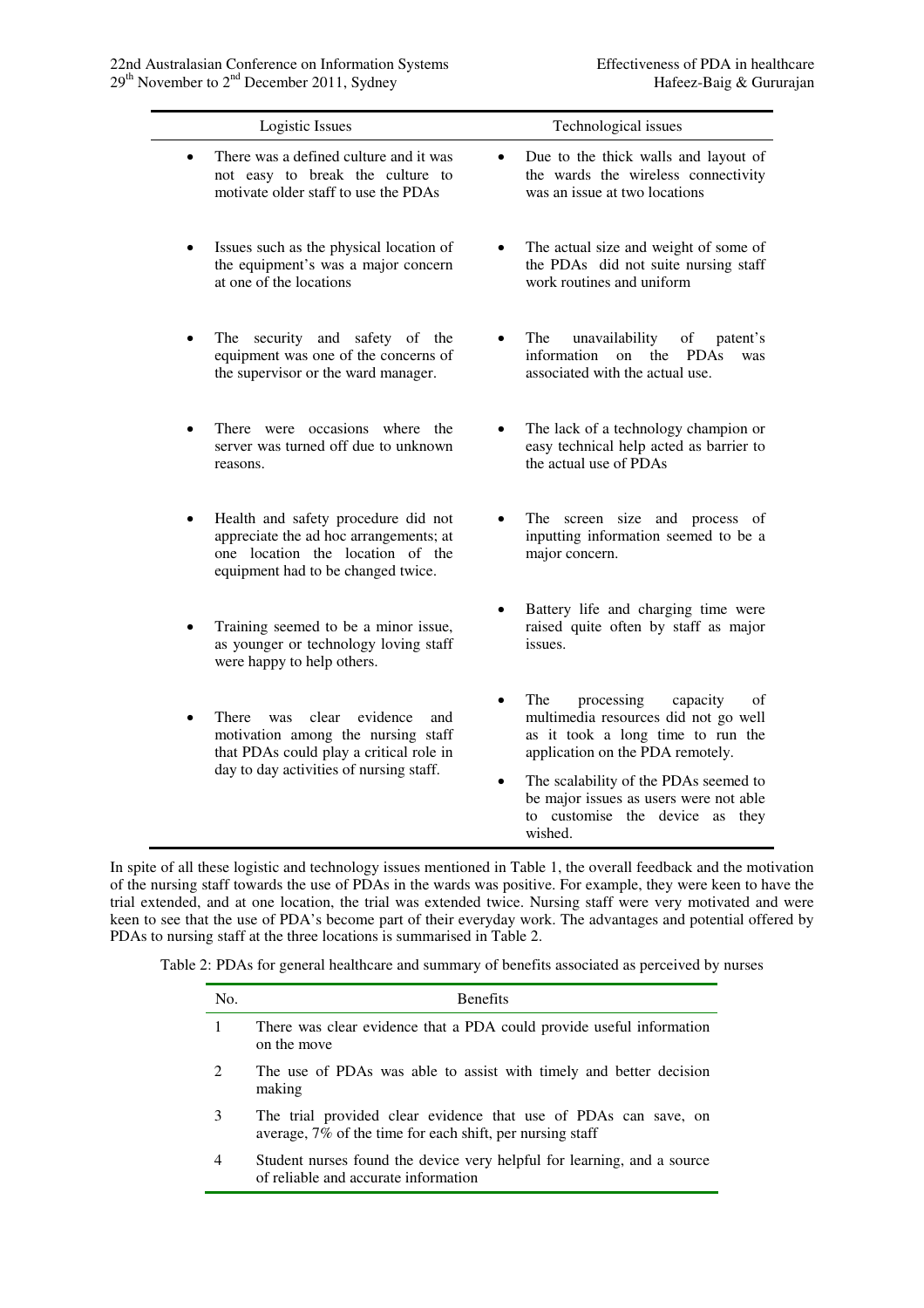- 5 Patients were happy and had a positive attitude towards PDAs being used by nursing staff as they were able to answer their drug related enquiries
- 6 Nurses were able to spend more time on care
- 7 The mobility and use of PDA applications were perceived as improved security for the drug administrative-related issues.
- 8 Nurses perceived that PDAs as a technology had the potential for improved quality of care
- 9 Staff were confident that incorporating hospital data would ensure high usability of the PDAs
- 10 Nursing staff and the supervisor mentioned that PDAs could play an extensive role with intercommunication and the transfer of patients from one ward to another ward
- 11 Accesses to different healthcare procedures through PDAs were very beneficial, such as procedures to perform basic treatments or procedures to follow particular healthcare policies.
- 12 The availability of healthcare applications was another winner with the nurses; for example, nurses regarded the availability of MIMS on the PDAs highly
- 13 Nurses showed a great deal of interest for the potential uses of PDAs and the availability of various healthcare applications on the PDAs in the future
- 14 Training seemed to be not a big concern, rather the benefit offered by PDAs excited the nurses and they were happy to use PDAs without any formal training

The above table clearly indicates that PDAs in healthcare for nurses have great potential and provide benefit into their daily workflow and routine activities. Limited quantitative data was collected from the nurses who were involved in the trial of the PDAs.

#### Table 3: Reliability Statistics

| Cronbach's Alpha Based on<br>Cronbach's Alpha<br>Standardized Items |     | No. of Items |  |
|---------------------------------------------------------------------|-----|--------------|--|
| .966                                                                | 962 |              |  |

The reliability of the instrument was measured through Cronbach's Alpha. As shown above, the Cronbach's alpha based on standardised items is .962. According to (Hair et al., 2006) this value corresponds to high reliability of the instrument (Paterson, 1994).

Once the reliability was ascertained, the survey items were further analysed to understand the usability and types of resources available on the PDAs that can be beneficial for the nurses. Data in Table 4 shows that decision making by nurses is a critical part of day to day activities and the availability of accurate and timely information can help to improve the decision making process. It appears that nurses rely on credible sources of information instead of relying on the experiences of colleagues for critical decision-making.

Table 4: Uses of PDAs for general healthcare and decision making by nurses

| Descriptions                                                                                                                          | Agreed |  |
|---------------------------------------------------------------------------------------------------------------------------------------|--------|--|
| Use Of PDAs For Decision Making<br>It is essential for a nurse to have access to resources in order to<br>make decisions for patients | 88%    |  |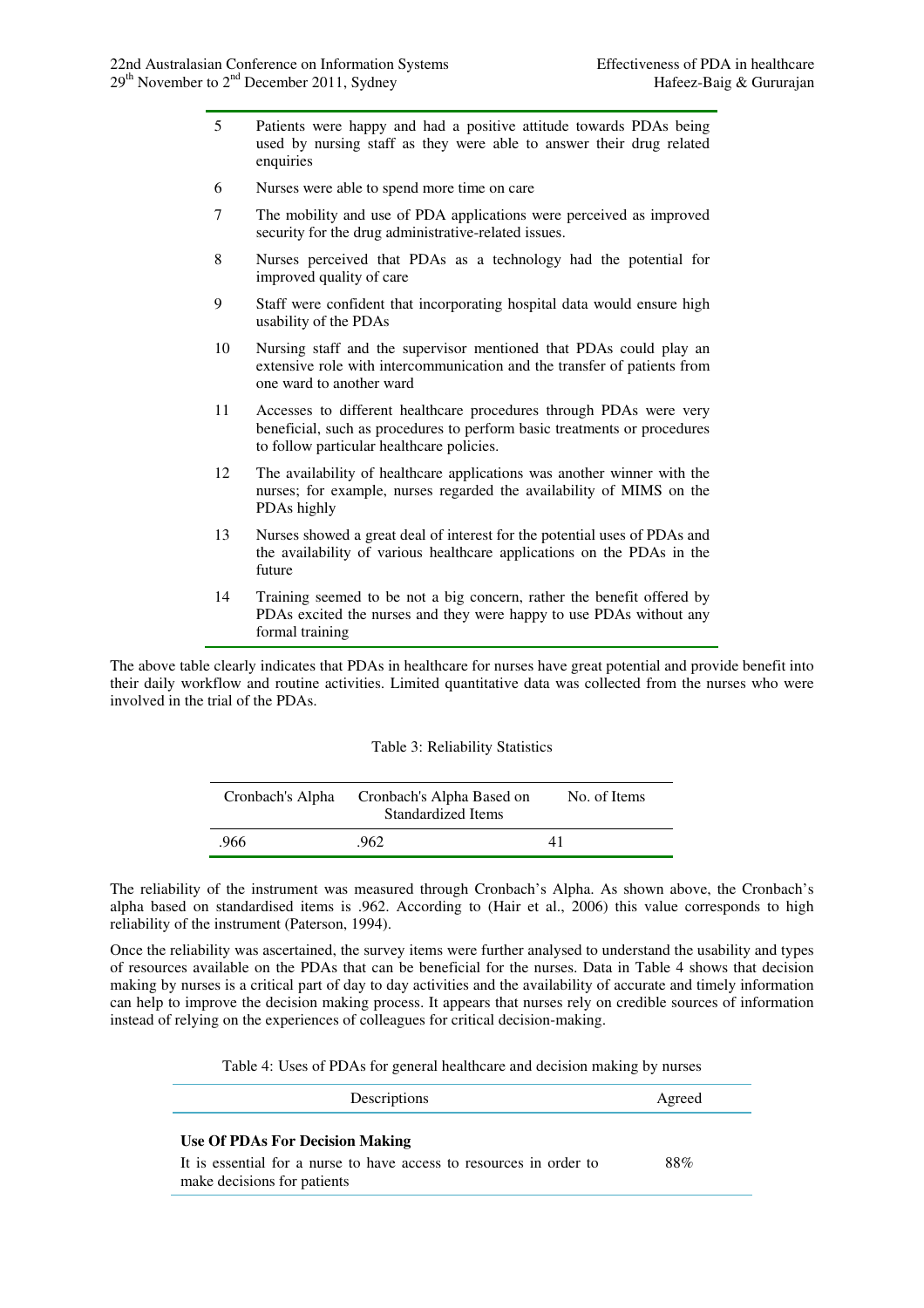| Would you agree that decision making for a patient can be time<br>consuming if the resources are not available | 94%   |  |  |
|----------------------------------------------------------------------------------------------------------------|-------|--|--|
| In your environment access to computer can be time consuming as<br>others appear to be using it                | 88%   |  |  |
| During working hours it is difficult to update knowledge about<br>specific conditions                          | 88.2% |  |  |
| In the majority of circumstances I rely on the experience of others<br>for decision making                     | 23.5% |  |  |
| <b>Uses of PDAs for Procedures</b>                                                                             |       |  |  |
|                                                                                                                |       |  |  |
| Policies and procedures on a PDA                                                                               | 94.1% |  |  |
| Patient Drug Alerts on a PDA                                                                                   | 93.8% |  |  |
| Resuscitation procedures on a PDA                                                                              | 58.8% |  |  |
| A PDA for training purposes                                                                                    | 93.8% |  |  |
| Primary Care manual on a PDA                                                                                   | 76.5  |  |  |
| <b>Possible Uses of PDAs</b>                                                                                   |       |  |  |
| To have information on Cancer and treatment of pain on a PDA                                                   | 94.1% |  |  |
| Drug calculation / composition for patients when you enter the<br>basic data into a PDA                        | 93.8% |  |  |
| Patient History and Known Allergies on a PDA                                                                   | 81.3  |  |  |
| Potential PDA use                                                                                              | 94.1% |  |  |

The table above shows that nurses were able to see the benefits and potential uses of PDAs in healthcare facilities. For example, nurses were confident that PDAs could make a positive difference to the quality of care. Nurses were reluctant to use the PDAs for some specialised activities, as evidenced by the fact that only 58.8% agreed that PDAs could be useful for "Resuscitation Procedures". Almost all the nurses agreed that PDAs could provide evidence that technology is mature enough to provide benefit to the healthcare industry.

Furthermore, correlation analysis was conducted among the PDAs' ability to facilitate decision-making, the resources and applications available on the PDAs, and the training required to use the PDAs, to investigate whether there is any underlying relationship among these variables.

Table 5: Correlation analysis among decision-making, PDAs' resources, training required, and PDAs' application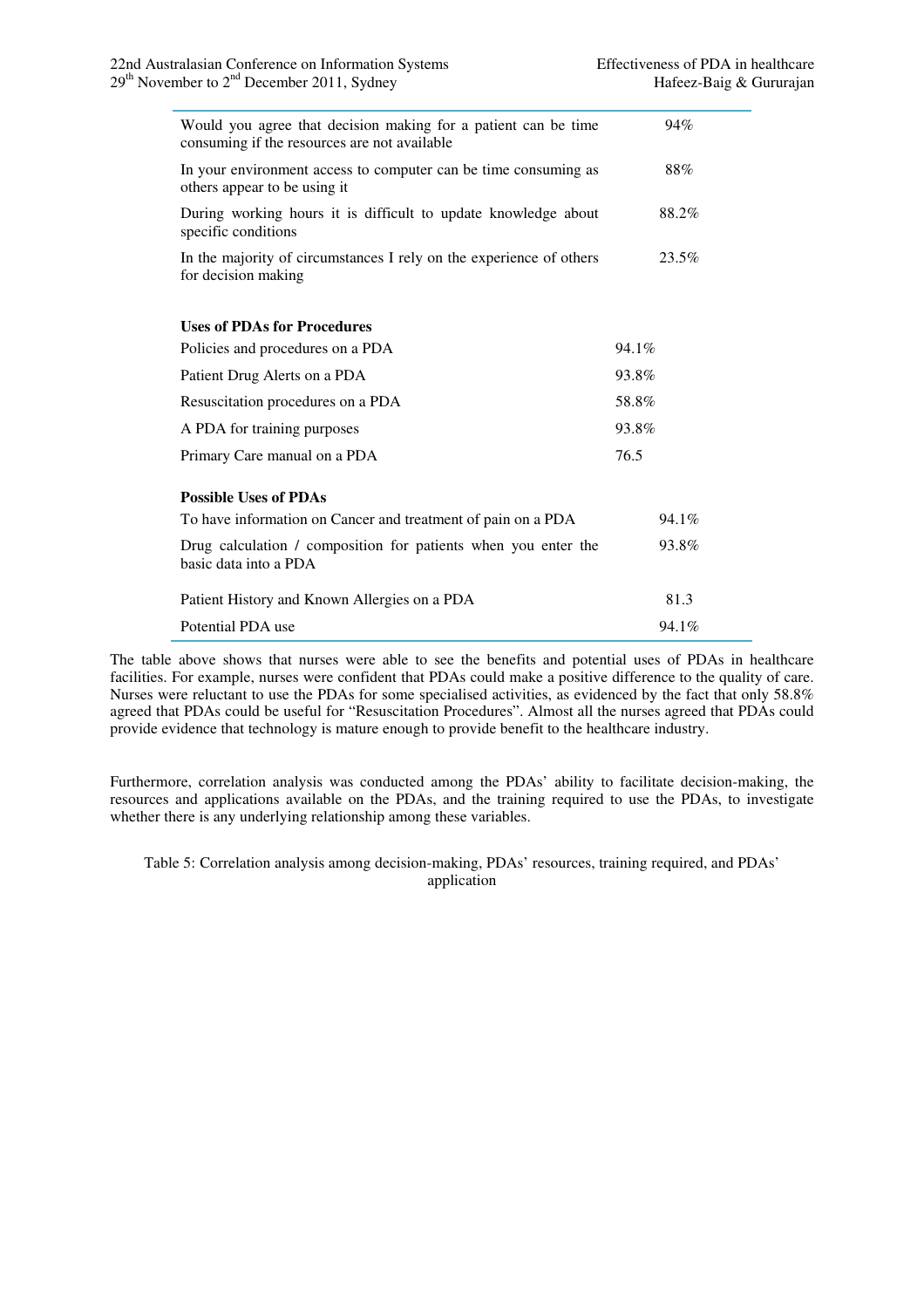|                                                                                                                             | Descriptions           | Decision<br>Making | <b>PDA</b><br>Resources | <b>PDA</b><br>Training | <b>PDA HC</b><br>Applications |  |
|-----------------------------------------------------------------------------------------------------------------------------|------------------------|--------------------|-------------------------|------------------------|-------------------------------|--|
| Decision Making                                                                                                             | Pearson<br>Correlation | 1                  | $.715**$                | .244                   | .593*                         |  |
|                                                                                                                             | Sig. (2-tailed)        |                    | .001                    | .345                   | .012                          |  |
| <b>PDA Resources</b>                                                                                                        | Pearson<br>Correlation | $.715**$           | 1                       | .389                   | $.800**$                      |  |
|                                                                                                                             | Sig. (2-tailed)        | .001               |                         | .123                   | .000                          |  |
| <b>PDA</b> Training                                                                                                         | Pearson<br>Correlation | .244               | .389                    | 1                      | $.682**$                      |  |
|                                                                                                                             | $Sig. (2-tailed)$      | .345               | .123                    |                        | .003                          |  |
| <b>PDA</b><br>HC.<br>Applications                                                                                           | Pearson<br>Correlation | $.593*$            | $.800**$                | $.682**$               | 1                             |  |
|                                                                                                                             | $Sig. (2-tailed)$      | .012               | .000                    | .003                   |                               |  |
| **. Correlation is significant at the 0.01 level (2-tailed).<br>*. Correlation is significant at the 0.05 level (2-tailed). |                        |                    |                         |                        |                               |  |

Correlation analysis between the variable Decision Making (DM) ability by nurses, PDA Resources (R), Training (T), and PDA Healthcare Applications (HA) shows there is a strong relationship between nurses' ability to make better decisions and the availability of healthcare applications through the PDAs. The correlation is statistically significant ( $r = .8$ ,  $p < .05$ ). The training seems not to be a big concern for the nurses in their ability to use PDAs for decision-making ( $r = .24$ ,  $p > .05$ ). Regression analysis also confirms this (R2 = .513, t = 2.15,  $p = <.05$ ) (Stevens, 1986).

Further regression analysis was conducted to see if demographics characteristics of the participants have any effects on the prediction of uses of PDAs by nurses. The analysis shows that experience, gender, and age do not directly influence the decision to use the PDAs by nurses  $(R2 = .05, t < 1.95, and p > .05)$  (Stevens, 1986, Tabachnick and Fidell, 1996).

The study indicates that nurse's feel that they are comfortable in using PDAs, and that PDAs will contribute to the quality of services offered by them to patients. However, this depends on the availability of PDAs and access to other infrastructure. In addition to this, the surveyed participants felt that relevant applications loaded onto the PDAs would help them to conduct their activities better in a ward.

During the qualitative stages, it was also learnt that nurses could save about 30 minutes of walking time per day by using PDAs in the ward. This saving is realised by referring to various reference manuals loaded onto the PDAs. Assuming that nurses walk about 5 miles per shift, this is a great saving. This saving can also be converted into other productive activities.

A main aspect that has been highlighted in this study through the data analysis was that data properly accessed by the nurses through the PDAs would help to offer better services and yet show productivity gains. Another aspect that was stated was the need to develop home-grown applications that are suitable for Australian healthcare. Nurses surveyed and interviewed believed that applications developed in foreign countries may not comply with the Australian regulations and hence may not be suitable for their work place. This is an important lesson because making investments in procuring applications that may not be suitable to nurses in their wards would prove to be a waste.

# **CONCLUSION**

This study was a preliminary attempt to understand Australian healthcare professionals and their views about the use of wireless handheld devices in a healthcare environment. A mixed-mode methodology was adopted, and a qualitative study provided an insight into understanding the views and opinions of Queensland nurses. A quantitative study was developed from the findings of the qualitative study. In this research qualitative and quantitative techniques adopted to collect data complimented each other. This study clearly identifies the added value provided by wireless handheld technology for Queensland nurses, such as saving time, improved quality of care, help in decision making, and the availability of up to date information. Another finding of this study was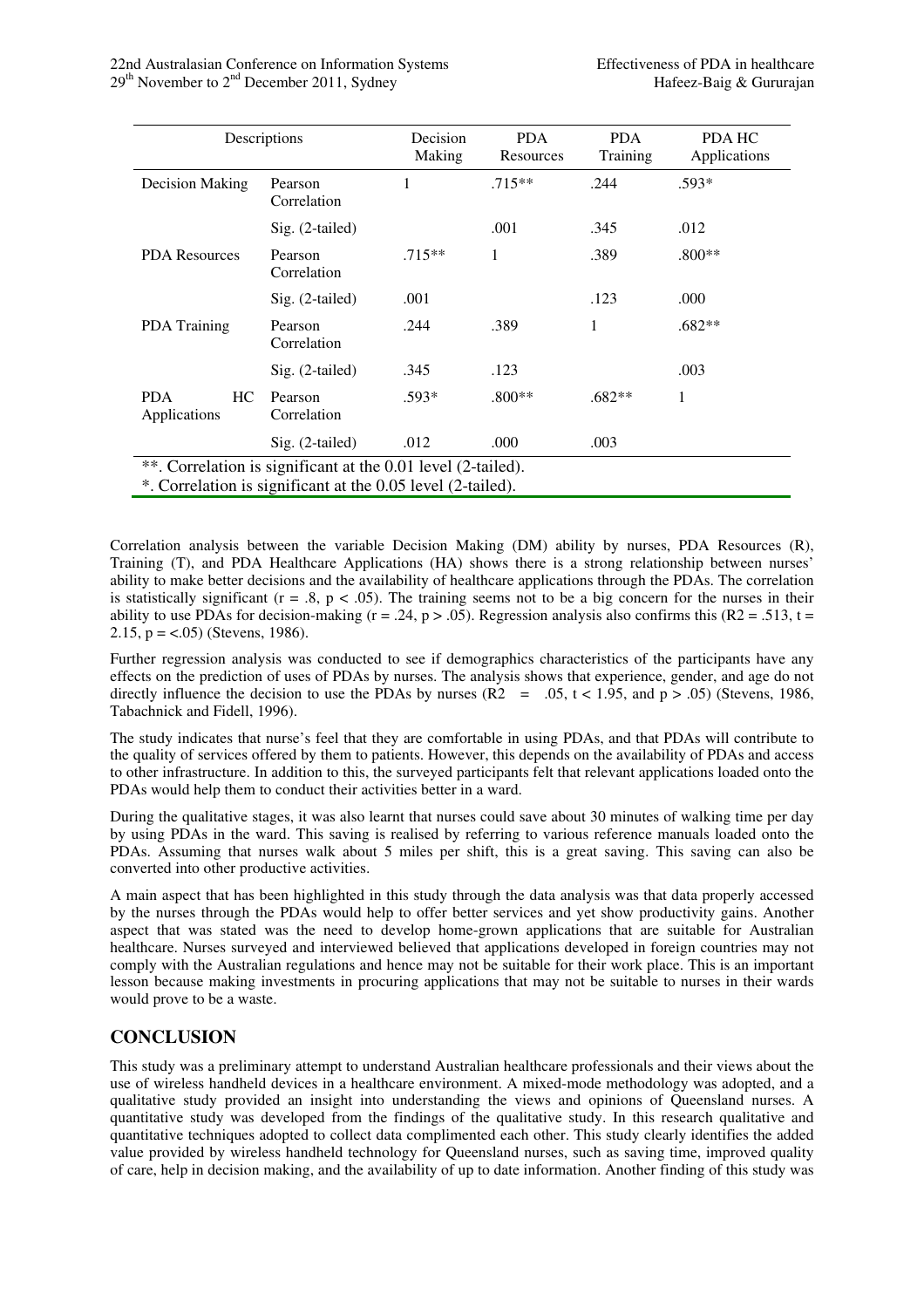that healthcare professionals were concerned about the instigations of the existing infrastructure and the specific policies and procedures adopted by the Australian healthcare regulatory bodies and their implications.

### **FUTURE STUDY AND LIMITATIONS**

It is understood that this is the first study of this kind, and that it was limited to a few hospitals with limited use of PDAs by nurses, but the study provides valuable information on the potential and actual uses of PDAs in the healthcare environment. The findings of this study cannot be generalised due to the limited scope of the study. Large-scale research study is required to generalise the findings of this research and to understand the adoption of wireless handheld technology in a healthcare environment, specifically in the context of the Australian healthcare setting.

#### **REFERENCES**

- Alexander, I. 2003 The Impact of Future Trends in Electronic Data Collection on Musculoskeletal Research and Evidence-Based Orthopaedic Care. The Journal of Arthroscopic and Related Surgery, 19, 1007-1011.
- Anogeianaki, A., Ilonidis, G., Anogeianaki, G., Lianguris, J., Katsaros, K., Pseftogianni, D., Klisarova, A. & Negrev, N. 2004, A training network for introducing telemedicine, telecare and hospital informatics in the Adriatic-Danube-Black Sea region. IN WOTTON, R. (Ed.) Success and Failures in telehealth. Brisbane, Australia, Centre for Online Health, University of Queensland.
- Bensink, M., Armfield, N., Russel, T., Irving, H. & WOTTON, R. 2004, Paediatrick Palliative home care with internet based videophones: lessons learnt. IN WOTTON, R. (Ed.) Success and failure in telehealth. Brisbane, Australia, The Centre for online health, University of Queensland.
- Boric-Lubecke, O. & Lubecke, V. 2010. Wireless House Calls: Using Communications Technology for Health Care and Monitoring, . IEEE Microwave Magazine.
- Cavana, R., Y, DELAHAYE, B., L & SEKARAN, U. 2001. Applied Business Research: Qualitative and Quantitative Methods, Milton, John Wiley & Sons Australia, .
- Gururajan, R. 2007. Factors influencing the intention to use wireless technology in healthcare: an Indian study EMBARGOED UNTIL DECEMBER 2008. Journal of Telemedicine and Telecare, 13, 40-41.
- Gururajan, R., Hafeez-Baig, A. & GURURJAN, V. 2008. CLINICAL FACTORS AND TECHNOLOGICAL BARRIERS AS DETERMINANTS FOR THE INTENTION TO USE WIRELESS HANDHELD TECHNOLOGY IN HEALTHCARE ENVIRONMENT: AN INDIAN CASE STUDY. In: 16th European Conference on Information Systems, National University of Ireland, Galway.
- Hafeez-Baig, A. & Gururajan, R. 2010. Key common determinants for adoption of wireless technology in healthcare for India and Pakistan: development of a conceptual model. In: 13th World Congress on Medical and Health Informatics (MEDINFO 2010), 12-15 Sep 2010 Cape Town, South Africa.
- Hair, J. F., Black, W. C., Babin, B. J., ANDERSON, R. E. & TATHAM, R. L. 2006. Multivariate data analysis, Upper Saddle River, NJ, Pearson Education Inc.
- Hamalainen, M., Pirinen, P. & Shelby, Z. 2007. Advanced Wireless ICT Healthcare Research. In: PIRINEN, P., ed. Mobile and Wireless Communications Summit, 16th IST, 2007. 1-5.
- Hu, P. J., Chau, P. Y. K. & Liu, S. O. R. 2002. Adoption of telemedicine technology by health care organisations: An exploratory study. Journal of Organisational Computing and Electronic Commerce, 12, 197-222.
- Kohn, l., Corrigan, m. & Donaldson, m. 1999. To err is human: Building a safer Health systems. National Academy Press.
- Luanrattana, R., Win, K. T. & Fulcher, J. 2010. Data Security and Information Privacy for PDA Accessible Clinical-Log for Medical Education in Problem-Based Learning (PBL) Approach. IEEE 24th International Conference on Advanced Information Networking and Applications Workshops.
- Paterson, R. A. 1994. Meta-analysis of Cronbach's Alpha. Journal of Consumer Research, 21, 381-391.
- Stevens, J. 1986. Applied Mutlivariate Statistics for the Social Sciences. , Hillsdale, New Jersy, Lawrence Erlbaum Associates Publishers.

Tabachnick, B. C. & Fidell, L. S. 1996. Using Multivariate Statistics, Northbridge, California, Harper Collins.

Wua, I.-L., LIB, J.-Y. & FUC, C.-Y. 2011. The adoption of mobile healthcare by hospital's professionals: An integrative perspective. Decision Support Systems, 51, 587-595.